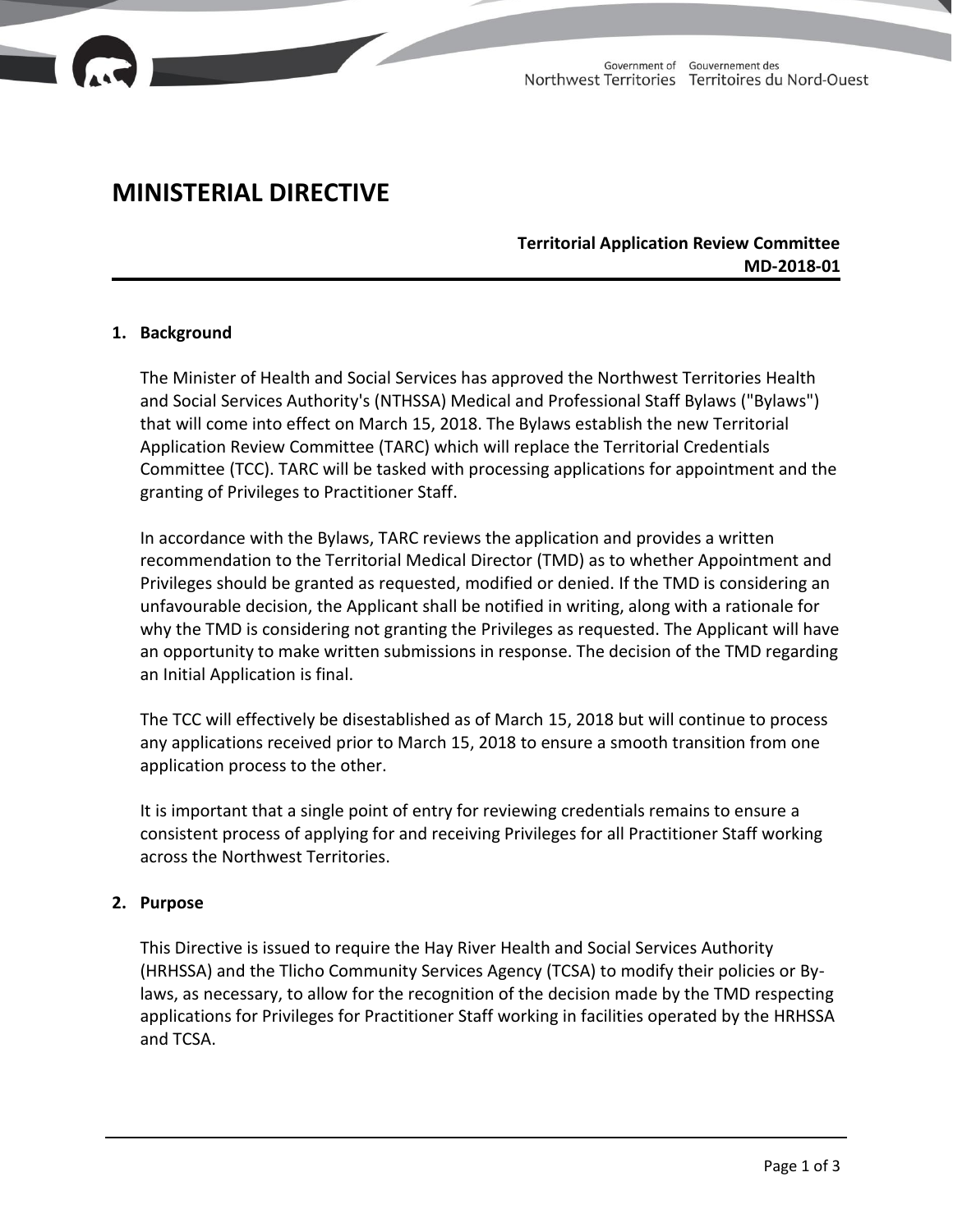## **3. Definitions**

**Applicant** – means the Physician, Dentist, Nurse Practitioner, or Registered Midwife who is applying for Appointment and/or Privileges.

**Appointment** – means the admission of Practitioner Staff to a category of the NTHSSA staff (Active, Associate, Courtesy, or Locum).

**Clinical Service(s)** – means diagnostic or therapeutic intervention(s) and admission rights, for which Privileges are required.

**Core Privileges** – means those Clinical Service(s) that a graduated, fully trained and licensed Practitioner of a discipline can reasonably be expected to perform.

**Initial Application** – means the process to seek an appointment to the Practitioner Staff, and/or a grant of Privileges in accordance with the Bylaws.

**Medical Staff** - means physicians and dentists who have been appointed to the Medical Staff and granted Privileges at a health care facility or hospital of the NTHSSA, in accordance with the Bylaws.

**Non-core Privileges** – means those Clinical Services, which are outside of the Core Privileges that require further training or demonstration of skill.

**Practitioner Staff** – means the Medical Staff and Professional Staff who have been appointed as Practitioner Staff by the Territorial Medical Director in accordance with the Bylaws.

**Privileges** – means those Core Privileges and site-specific Non-core Privileges that have been granted pursuant to the Bylaws, including Clinical Services.

**Professional Staff** – means Nurse Practitioners and Registered Midwives who have been appointed to the Professional Staff and granted Privileges at a health care facility or hospital of the NTHSSA in accordance with the Bylaws.

**Territorial Medical Director** – means the physician member of the Medical Staff appointed as the Territorial Medical Director (TMD) for the NTHSSA pursuant to the Bylaws.

# **4. Exceptions**

None.